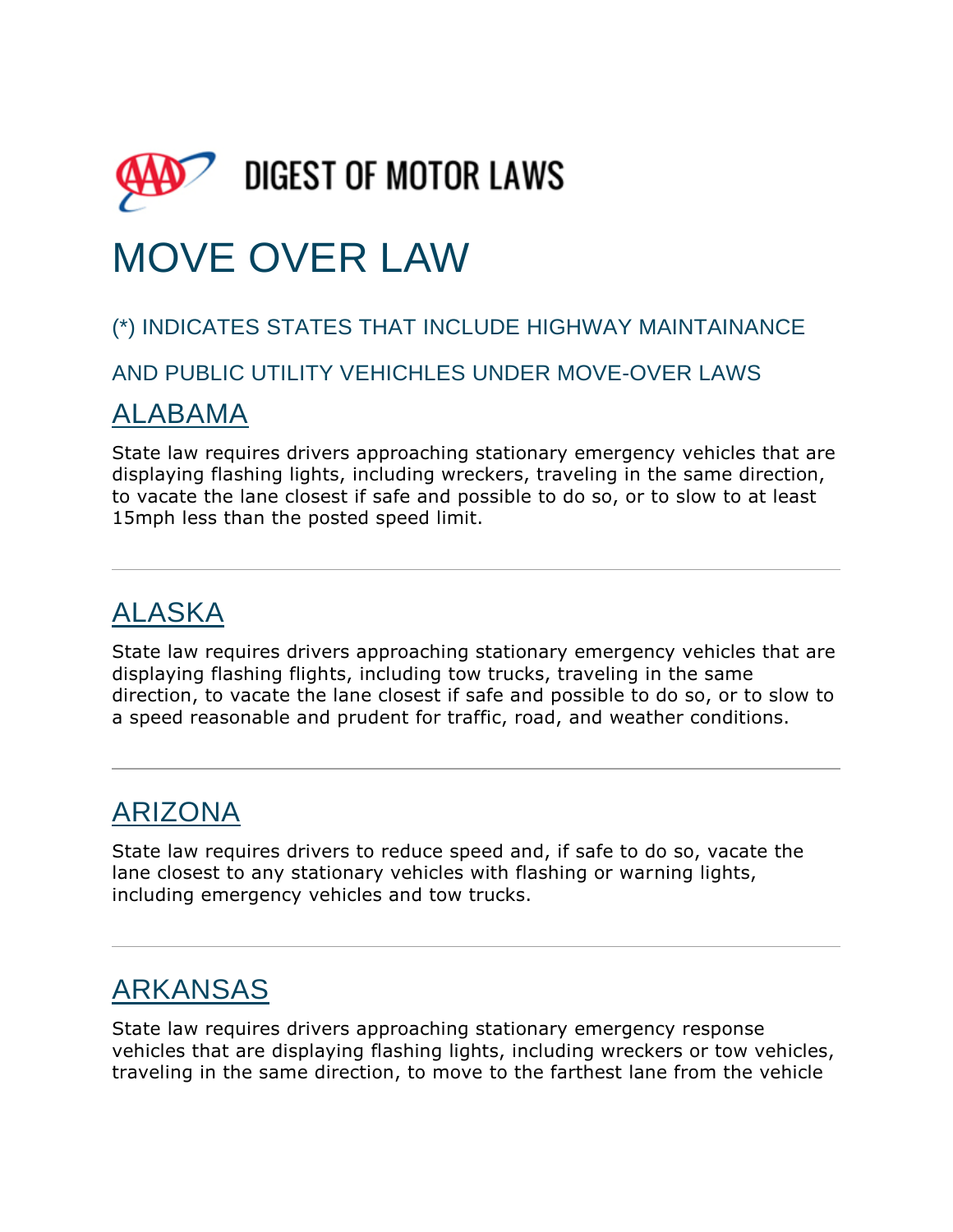if safe and possible to do so, or to slow to a speed appropriate for road and weather conditions.

### **[CALIFORNIA](http://drivinglaws.aaa.com/category/us-motor-laws/california/)**

State law requires drivers to slow down and vacate the lane closest to a stationary emergency response vehicle flashing emergency lights if safe to do so. This includes tow trucks and Caltrans vehicles if displaying flashing amber warning lights.

### [COLORADO](http://drivinglaws.aaa.com/category/us-motor-laws/colorado/)

State law requires drivers approaching stationary emergency vehicles that are displaying flashing lights, including tow trucks, traveling in the same direction, to vacate the lane closest, if safe and possible to do so, or to reduce to a speed safe for weather, road, and traffic conditions.

### **[CONNECTICUT](http://drivinglaws.aaa.com/category/us-motor-laws/connecticut/)**

State law requires drivers approaching one or more stationary emergency vehicles, including tow trucks, traveling in the same direction, to reduce speed and, if safe and reasonable to do so, vacate the lane closest to the stationary vehicle.

### (\*[\)DELAWARE](http://drivinglaws.aaa.com/category/us-motor-laws/delaware/)

When approaching a stationary emergency vehicle, public utility vehicle, or tow truck with flashing lights, motorists traveling in the same direction are required to move to a lane not adjacent to the vehicle and reduce speed.

### [DISTRICT OF COLUMBIA](http://drivinglaws.aaa.com/category/us-motor-laws/district-of-columbia/)

The District of Columbia has no move over law.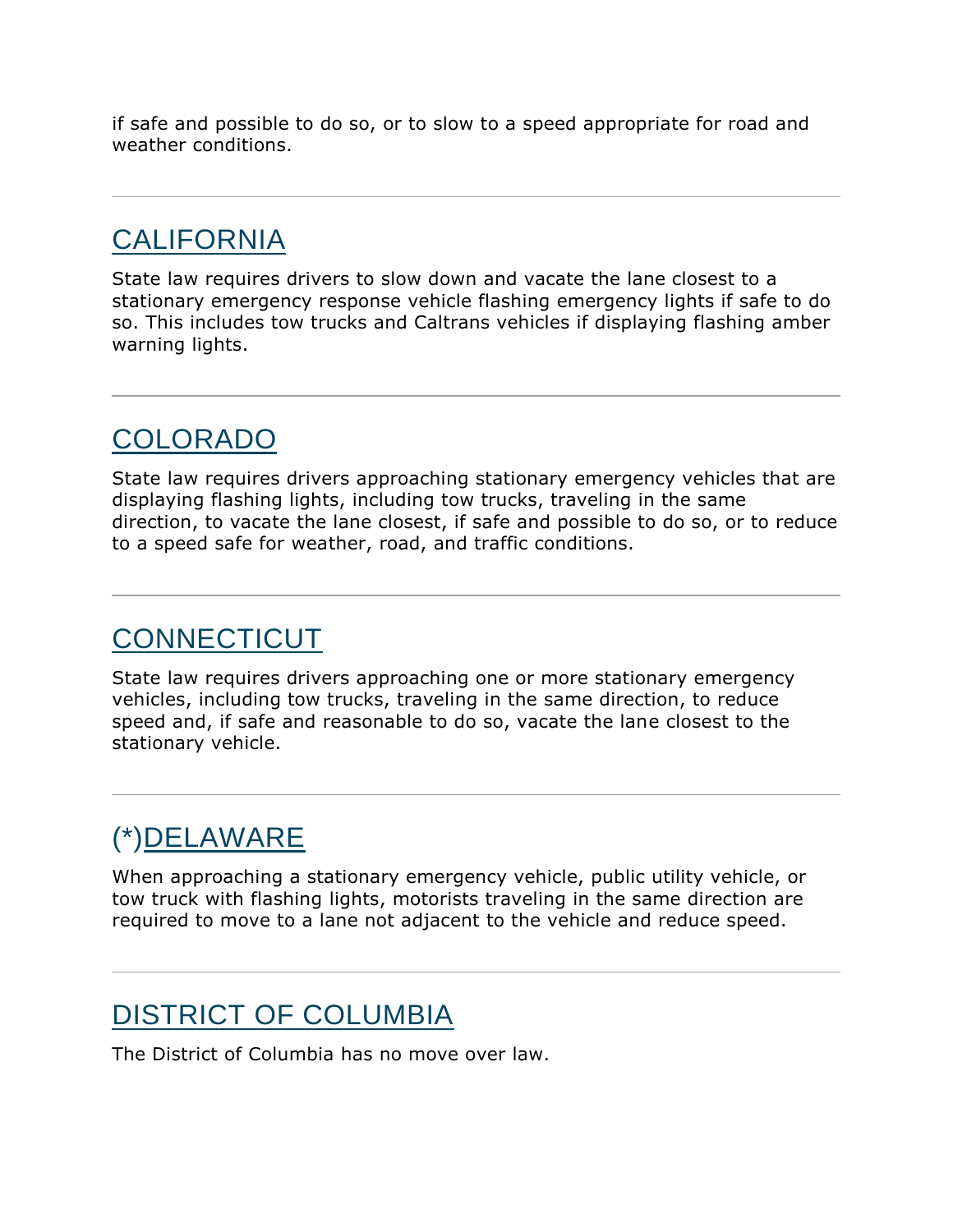#### [FLORIDA](http://drivinglaws.aaa.com/category/us-motor-laws/florida/)

State law requires drivers to reduce speed to 20mph less than the posted speed limit and, if safe to do so, vacate the lane closest to stationary emergency vehicles, including towing and recovery vehicles, when traveling in the same direction. If such movement cannot be safely accomplished, the driver shall reduce speed.

### [GEORGIA](http://drivinglaws.aaa.com/category/us-motor-laws/georgia/)

State law requires drivers approaching stationary emergency vehicles displaying flashing lights, including towing and recovery vehicles, traveling in the same direction, to vacate the lane closest if safe and possible to do so, or slow below the posted speed limit to a speed reasonable for road and traffic conditions.

### [HAWAII](http://drivinglaws.aaa.com/category/us-motor-laws/hawaii/)

State law requires drivers approaching stationary emergency vehicles displaying flashing lights, including tow trucks, to vacate the lane closest if safe and possible to do so (and if possible move two lanes over), and slow to a speed that is safe, reasonable, and prudent.

### [IDAHO](http://drivinglaws.aaa.com/category/us-motor-laws/idaho/)

State law requires drivers traveling in the same direction to slow down and vacate the lane closest to a stationary emergency vehicle displaying flashing lights if safe to do so. This includes tow trucks, wreckers, and other recovery vehicles.

### **[ILLINOIS](http://drivinglaws.aaa.com/category/us-motor-laws/illinois/)**

State law requires drivers approaching stationary emergency vehicles displaying flashing lights, including towing and recovery vehicles, traveling in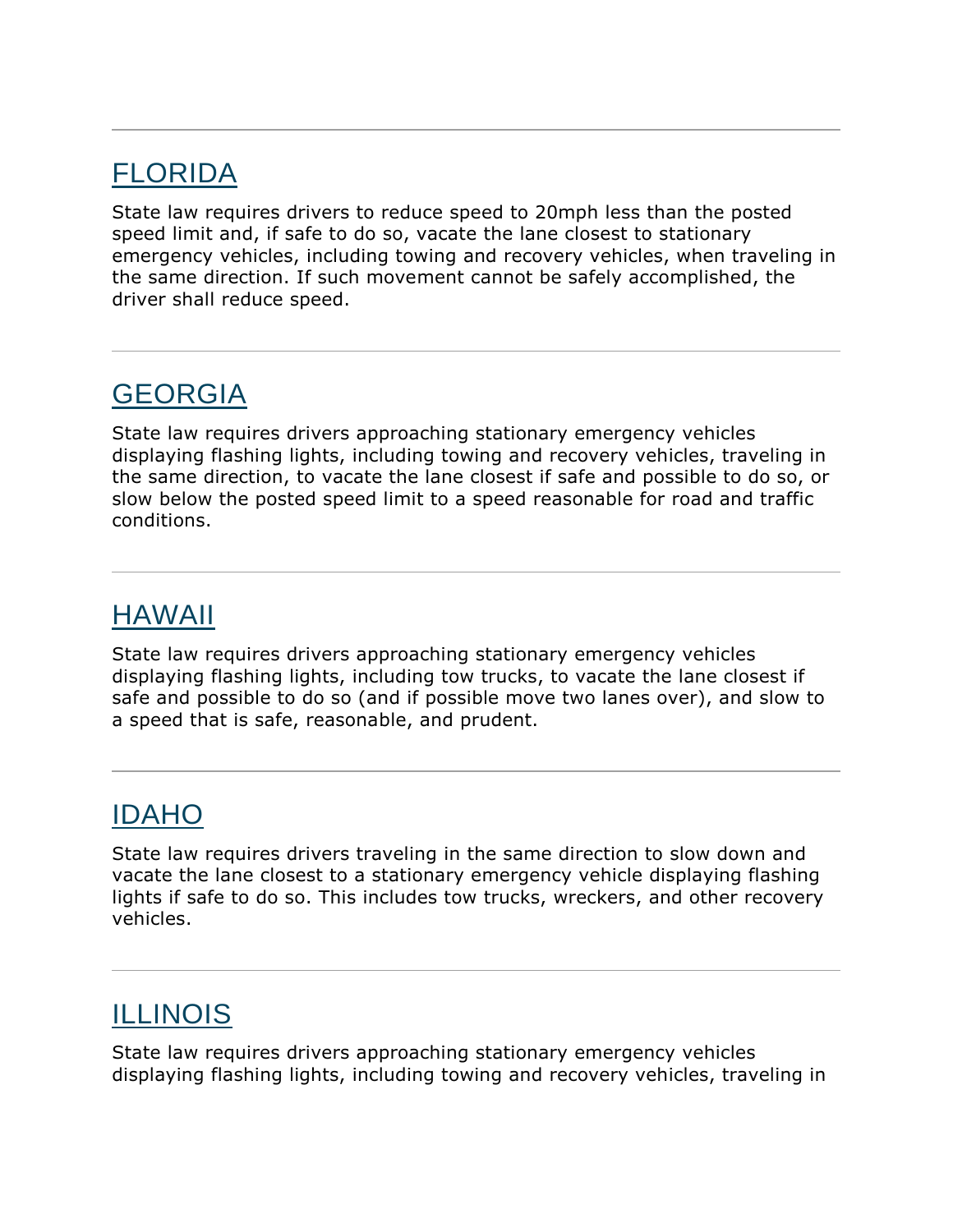the same direction, to vacate the lane closest if safe and possible to do so, or slow to a safe speed.

### [INDIANA](http://drivinglaws.aaa.com/category/us-motor-laws/indiana/)

State law requires drivers approaching a stationary emergency vehicle displaying flashing lights, including towing and recovery vehicles, traveling in the same direction, to vacate the lane closest if safe and possible to do so, or reduce speed at least 10mph below the speed limit.

### [IOWA](http://drivinglaws.aaa.com/category/us-motor-laws/iowa/)

State law requires drivers approaching a stationary emergency vehicle displaying flashing lights, including towing and recovery vehicles, traveling in the same direction, to vacate the lane closest if safe and possible to do so, or slow to a reasonable speed for road and traffic conditions.

### [KANSAS](http://drivinglaws.aaa.com/category/us-motor-laws/kansas/)

State law requires drivers approaching a stationary emergency vehicle displaying flashing lights, including towing and recovery vehicles, traveling in the same direction, to vacate the lane closest if safe and possible to do so, or slow to a speed safe for road, weather, and traffic conditions.

### **[KENTUCKY](http://drivinglaws.aaa.com/category/us-motor-laws/kentucky/)**

State law requires drivers approaching a stationary emergency vehicle displaying flashing lights, including towing and recovery vehicles, traveling in the same direction, to vacate the lane closest if safe and possible to do so, or slow to a speed safe for road, weather, and traffic conditions.

## [LOUISIANA](http://drivinglaws.aaa.com/category/us-motor-laws/louisiana/)

State law requires drivers approaching any stationary emergency vehicle, including tow trucks, displaying flashing lights and traveling in the same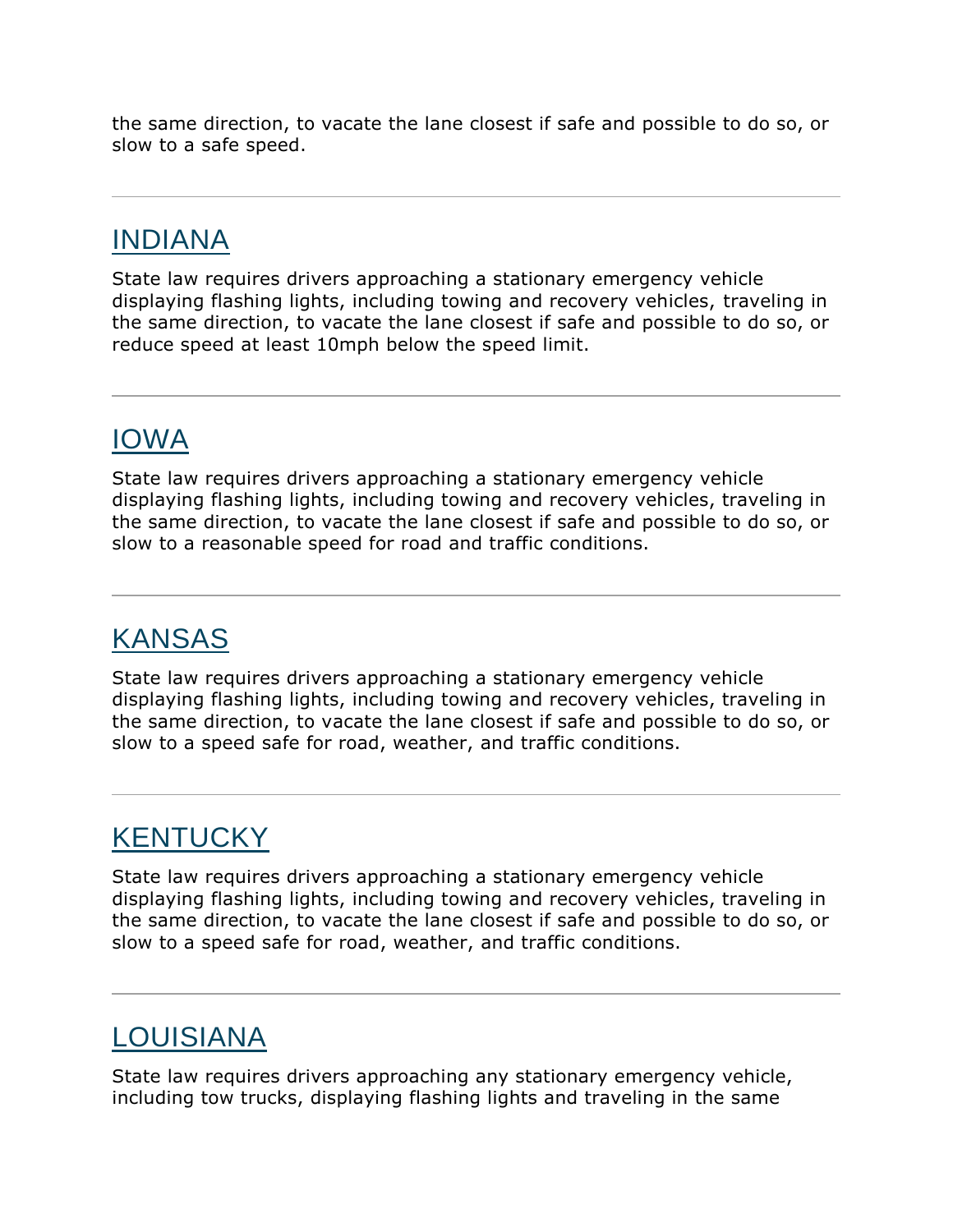direction, to vacate the lane closest if possible to do so, or slow to a reasonably safe speed.

### [MAINE](http://drivinglaws.aaa.com/category/us-motor-laws/maine/)

State law requires drivers approaching a stationary emergency vehicle displaying flashing lights, including towing and recovery vehicles, traveling in the same direction, to vacate the lane closest if safe and possible to do so, or to slow to a safe and reasonable speed.

### [MARYLAND](http://drivinglaws.aaa.com/category/us-motor-laws/maryland/)

State law requires drivers traveling in the same direction and approaching a stopped emergency vehicle using flashing lights, including tow trucks, to change into a lane not immediately adjacent to the vehicle, if possible, or to slow to a speed safe for weather, road, and traffic conditions.

### (\*[\)MASSACHUSETTS](http://drivinglaws.aaa.com/category/us-motor-laws/massachusetts/)

Drivers traveling in the same direction and approaching a stationary emergency vehicle, highway maintenance vehicle, or tow or recovery vehicle with flashing lights must slow down to a safe speed and, if practicable, move to a non-adjacent lane.

#### [MICHIGAN](http://drivinglaws.aaa.com/category/us-motor-laws/michigan/)

State law requires drivers approaching a stationary emergency vehicle displaying flashing lights, including towing and recovery vehicles, traveling in the same direction, to vacate the lane closest if safe and possible to do so, or to slow to a speed safe for weather, road and traffic conditions.

### **[MINNESOTA](http://drivinglaws.aaa.com/category/us-motor-laws/minnesota/)**

State law requires drivers traveling in the same direction to reduce speed and, if safe to do so, vacate the lane closest to stationary emergency vehicles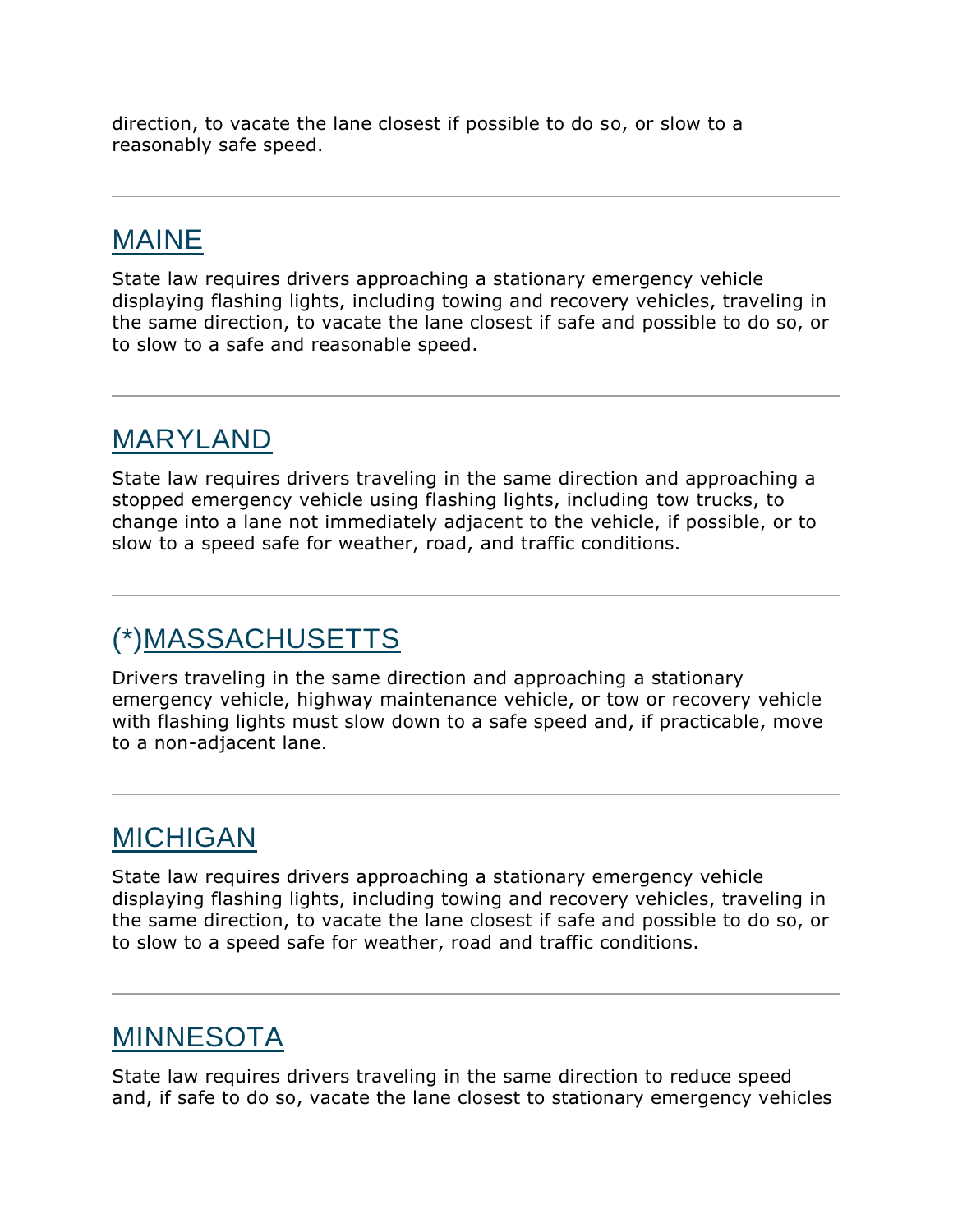using flashing lights, including towing and recovery vehicles and road maintenance vehicles.

### [MISSISSIPPI](http://drivinglaws.aaa.com/category/us-motor-laws/mississippi/)

State law requires drivers approaching a stationary emergency vehicle displaying flashing lights, including towing and recovery vehicles, traveling in the same direction, to vacate the lane closest if safe and possible to do so, or slow to a speed safe for road conditions.

#### [MISSOURI](http://drivinglaws.aaa.com/category/us-motor-laws/missouri/)

State law requires drivers approaching a stationary emergency vehicle displaying flashing lights, including towing and recovery vehicles, traveling in the same direction, to vacate the lane closest if safe and possible to do so, or slow to a speed safe for road conditions.

#### [MONTANA](http://drivinglaws.aaa.com/category/us-motor-laws/montana/)

State law requires drivers approaching a stationary emergency vehicle displaying flashing lights, including towing and recovery vehicles, traveling in the same direction, to vacate the lane closest if safe and possible to do so, or slow to a safe speed. If on a highway with a speed limit 50mph or greater, the driver must slow by at least 20mph below the posted speed limit.

#### [NEBRASKA](http://drivinglaws.aaa.com/category/us-motor-laws/nebraska/)

A driver approaching a stopped emergency vehicle, including tow trucks, with flashing lights and traveling in the same direction to vacate the lane closest to the vehicle or reduce speed and maintain a safe speed while passing the vehicle. If vacating the closest lane if not possible, a driver must slow to a safe speed.

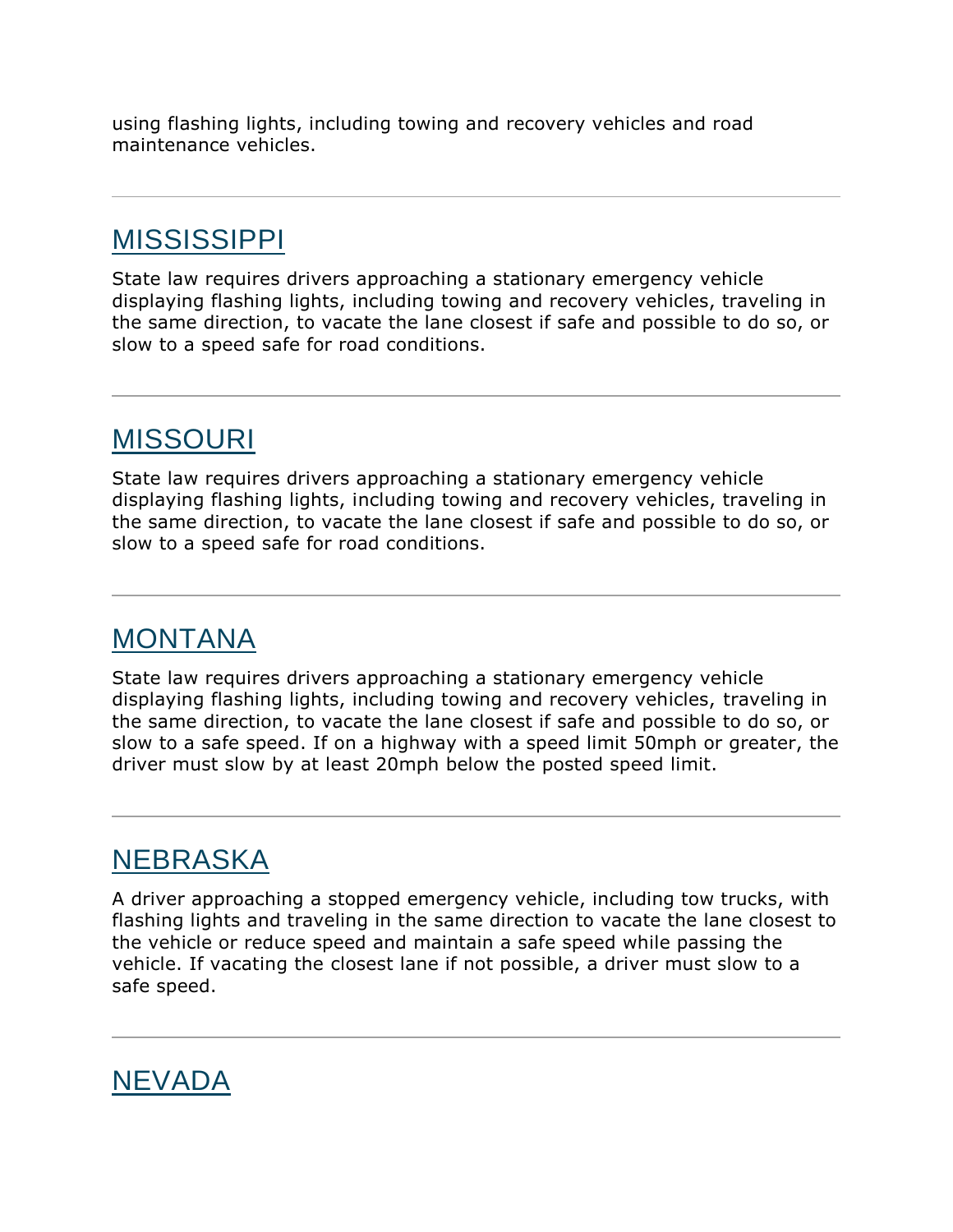State law requires drivers traveling in the same direction to reduce speed and, if safe and possible to do so, vacate the lane closest to stationary emergency vehicles and tow vehicles displaying flashing lights.

### (\*[\)NEW HAMPSHIRE](http://drivinglaws.aaa.com/category/us-motor-laws/new-hampshire/)

State law requires drivers approaching a crash or emergency area to slow to a safe speed and give wide berth to stationary emergency vehicles displaying flashing lights, including towing, recovery, and highway maintenance vehicles.

## (\*[\)NEW JERSEY](http://drivinglaws.aaa.com/category/us-motor-laws/new-jersey/)

Motor vehicles approaching a stationary authorized emergency vehicle, tow truck, highway maintenance or emergency service vehicle and traveling in the same direction must move over to a non-adjacent lane if possible, or slow down.

### [NEW MEXICO](http://drivinglaws.aaa.com/category/us-motor-laws/new-mexico/)

State law requires drivers traveling in the same direction to reduce speed and vacate the lane closest to official emergency vehicles, not including tow trucks.

## (\*[\)NEW YORK](http://drivinglaws.aaa.com/category/us-motor-laws/new-york/)

Drivers traveling in the same direction must exercise due care, include moving from a lane immediately adjacent, and reducing speed, to avoid colliding with a vehicle parked, stopped, or standing on the shoulder or any portion of the highway when the vehicle is an authorized emergency response, tow truck, or maintenance vehicle with its lights flashing.

### [NORTH CAROLINA](http://drivinglaws.aaa.com/category/us-motor-laws/north-carolina/)

State law requires drivers approaching a stationary emergency vehicle displaying flashing lights, including towing and recovery vehicles, traveling in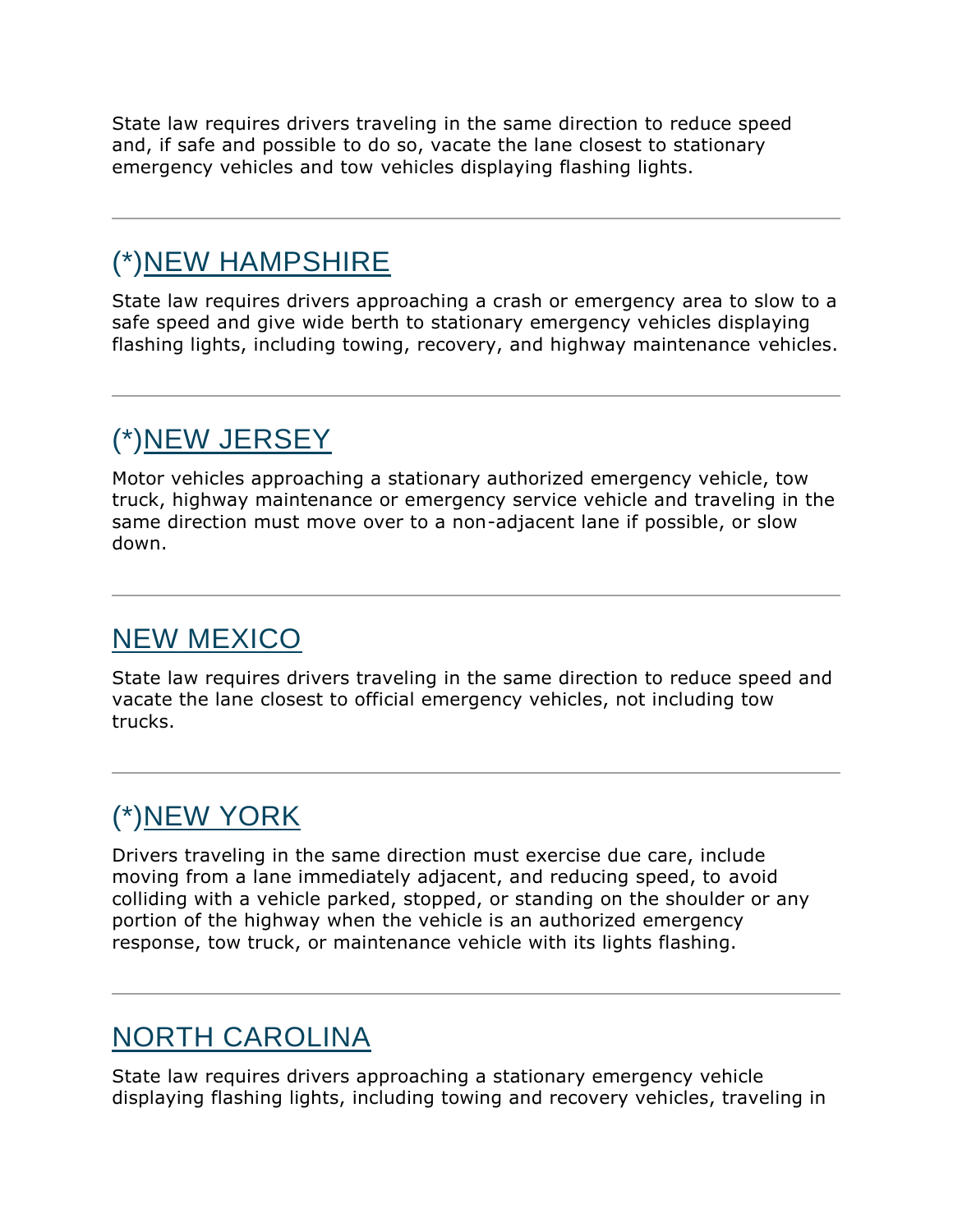the same direction, to vacate the lane closest if safe and possible to do so, or slow to a safe speed.

### (\*[\)NORTH DAKOTA](http://drivinglaws.aaa.com/category/us-motor-laws/north-dakota/)

State law requires drivers approaching a stationary emergency vehicle displaying flashing lights, including wreckers and highway maintenance vehicles, traveling in the same direction, to vacate the lane closest if safe and possible to do so, or slow to a safe speed.

### [OHIO](http://drivinglaws.aaa.com/category/us-motor-laws/ohio/)

State law requires drivers approaching a stationary emergency vehicle displaying flashing lights, including road service vehicles, traveling in the same direction, to vacate the lane closest to if safe and possible to do so, or slow to a speed safe for road, weather, and traffic conditions.

#### **[OKLAHOMA](http://drivinglaws.aaa.com/category/us-motor-laws/oklahoma/)**

State law requires drivers approaching a stationary emergency vehicle displaying flashing lights, including wreckers, traveling in the same direction, to vacate the lane closest if safe and possible to do, or slow to a speed safe for road, weather, and traffic conditions.

### **[OREGON](http://drivinglaws.aaa.com/category/us-motor-laws/oregon/)**

State law requires drivers approaching a stationary emergency vehicle displaying flashing lights, including roadside assistance and tow vehicles, traveling in the same direction, to vacate the lane closest if safe and possible to do so, or to reduce speed to at least 5 mph under the posted speed limit.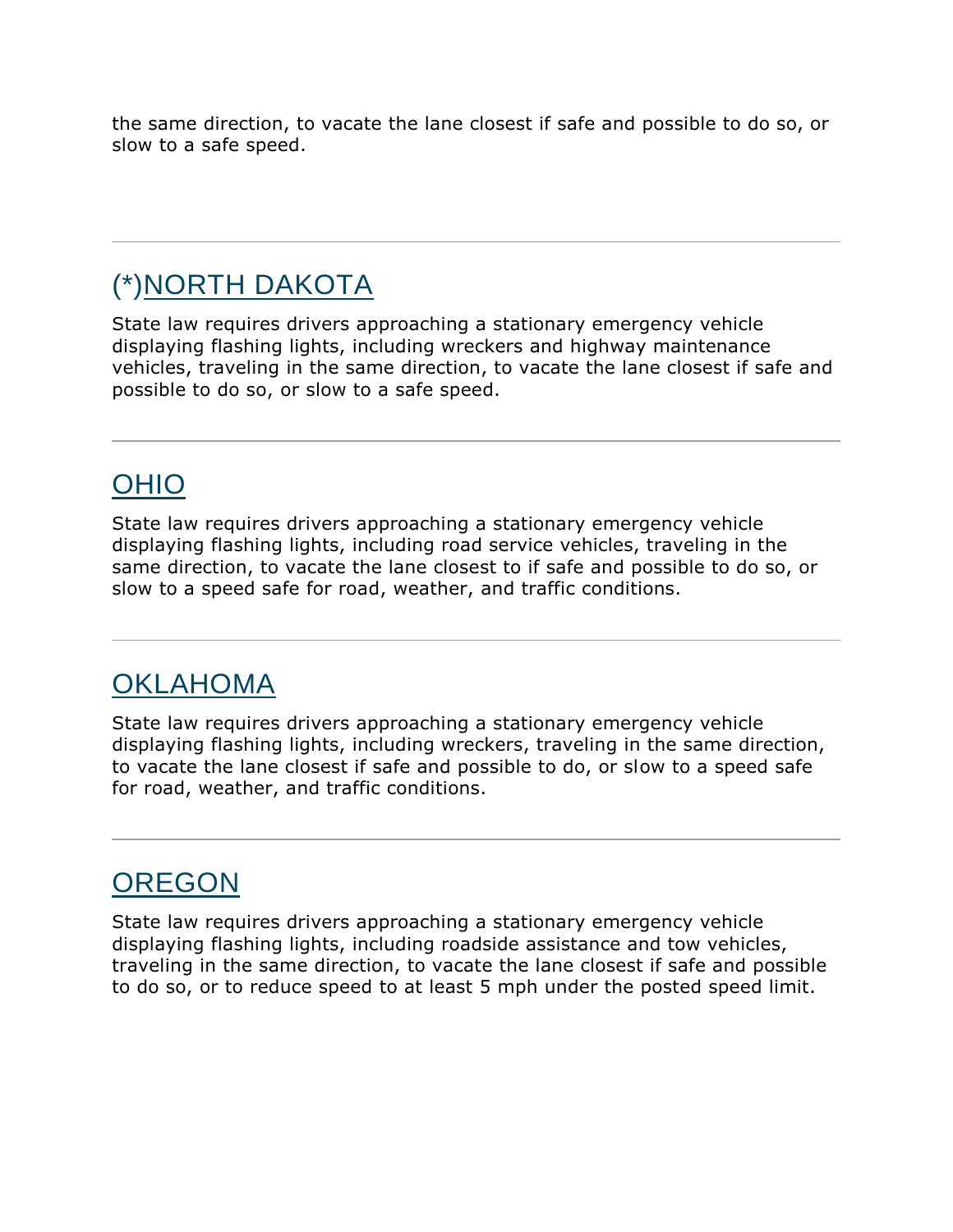#### [PENNSYLVANIA](http://drivinglaws.aaa.com/category/us-motor-laws/pennsylvania/)

State law requires drivers approaching an emergency response area, including areas in which a tow truck is offering assistance, to pass in a non-adjacent lane if safe and possible to do so, or slow to a safe speed.

#### [RHODE ISLAND](http://drivinglaws.aaa.com/category/us-motor-laws/rhode-island/)

State law requires drivers approaching a stationary emergency vehicle displaying flashing lights, including roadside assistance vehicles, traveling in the same direction, to vacate the lane closest if safe and possible to do so, and slow to a safe speed.

### [SOUTH CAROLINA](http://drivinglaws.aaa.com/category/us-motor-laws/south-carolina/)

State law requires drivers to reduce speed and, if safe to do so, vacate the lane closest to stationary emergency vehicles, including tow trucks and recovery vehicles.

### [SOUTH DAKOTA](http://drivinglaws.aaa.com/category/us-motor-laws/south-dakota/)

State law requires drivers to reduce speed and vacate the lane closest to official emergency vehicles, including tow trucks and wreckers.

#### **[TENNESSEE](http://drivinglaws.aaa.com/category/us-motor-laws/tennessee/)**

State law requires drivers approaching a stationary authorized emergency or utility vehicle, including a tow truck or recovery vehicle, giving a signal by use of flashing lights and traveling in the same direction, to reduce speed and, if safe to do so, vacate the lane closest to the vehicles, or reduce to a speed safe for road conditions.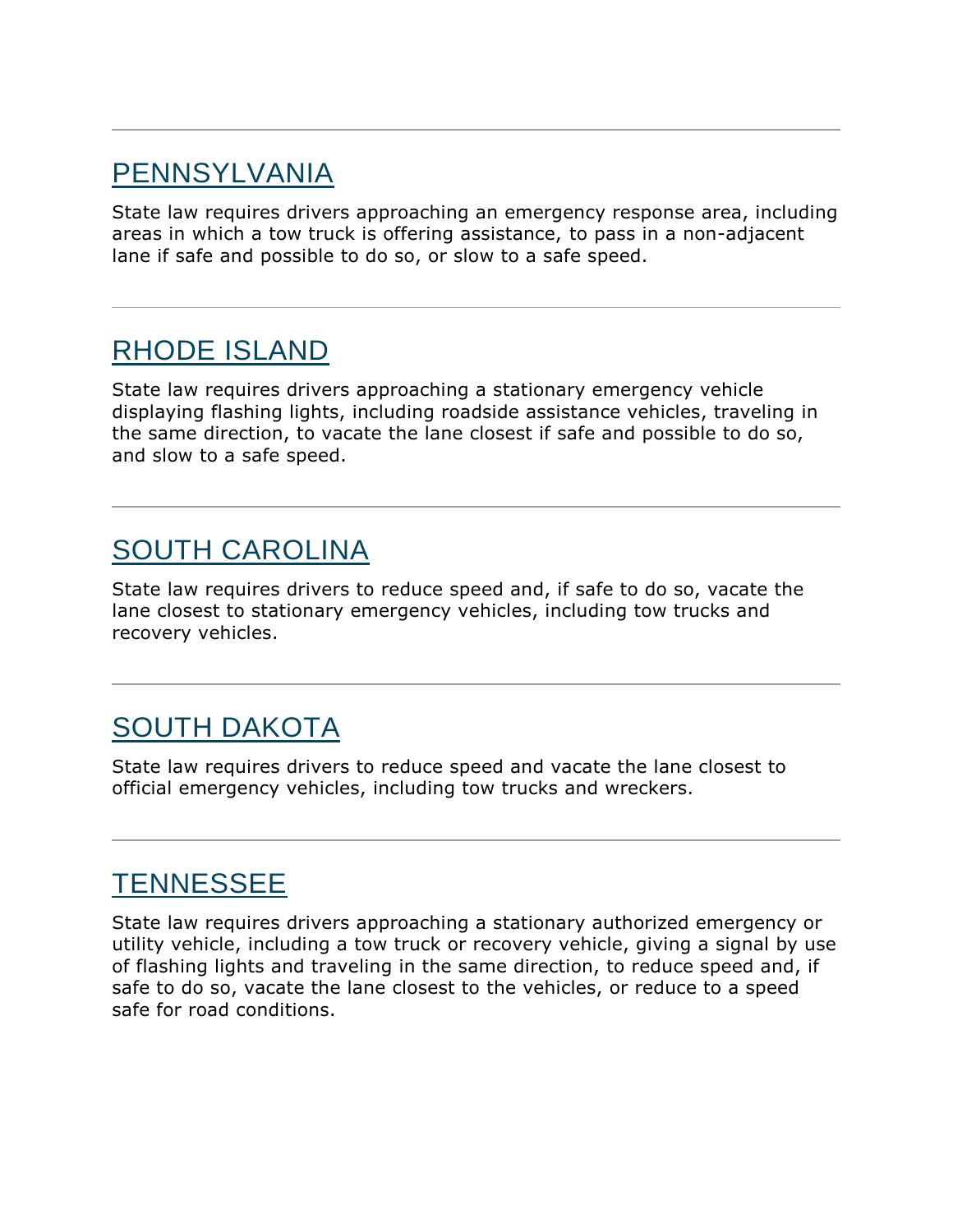### **[TEXAS](http://drivinglaws.aaa.com/category/us-motor-laws/texas/)**

State law requires drivers approaching a stationary authorized emergency vehicle, including a tow truck and TX DMV vehicles and workers, using approved visual signals, and traveling in the same direction, to reduce speed (not to exceed 20 mph less than a posted speed limit of 25 mph or more, or not more than five mpg when the posted speed limit under 25 mph) and vacate the lane closest to the emergency vehicles.

### (\*[\)UTAH](http://drivinglaws.aaa.com/category/us-motor-laws/utah/)

State law requires drivers approaching a stationary authorized emergency vehicle, tow truck or highway maintenance vehicle displaying flashing lights, and traveling in the same direction, to reduce speed and, if safe to do so, vacate the lane closest to stationary vehicles.

#### [VERMONT](http://drivinglaws.aaa.com/category/us-motor-laws/vermont/)

State law requires drivers approaching a stationary law enforcement vehicle, ambulance, fire fighting vehicle, a vehicle used in rescue operations, or a towing and repair vehicle displaying signal lamps, and traveling in the same direction, to reduce speed and, if safe to do so, vacate the lane closest to the stationary vehicles.

#### [VIRGINIA](http://drivinglaws.aaa.com/category/us-motor-laws/virginia/)

State law requires drivers approaching a stationary vehicle, including a tow truck, that is displaying a flashing lights and traveling in the same direction to vacate the lane closest to the stationary vehicle if safe to do so, or slow to a speed safe for highway conditions.

### [WASHINGTON](http://drivinglaws.aaa.com/category/us-motor-laws/washington/)

State law requires drivers to vacate the lane closest to stationary emergency vehicles, including tow trucks, if they are traveling in the same direction and